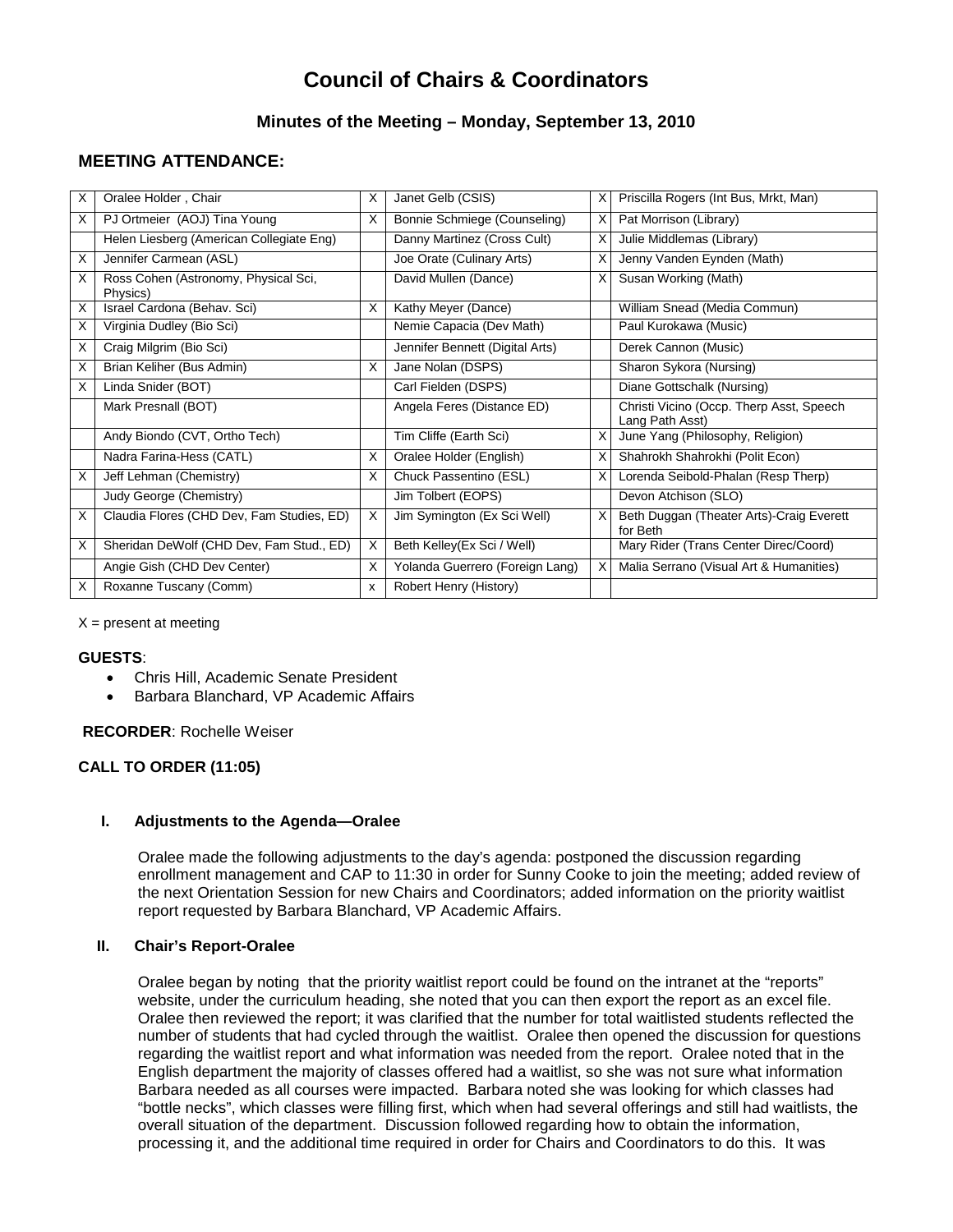discussed that due to the high enrollment and the reduction in course offerings that it may not be possible to calculate what the actual areas of demand are, because students are taking courses just to be enrolled. It was noted that the Chairs have best sense as to what the numbers on the reports mean to their departments. Barbara noted that what she would like to know is that IF additional FTS were available where is the need for additional courses? It was noted that the Chairs do have the best sense of what sections will fill, what time to offer those, and where to offer them and would make their recommendations accordingly. It was decided that Oralee would send an e-mail to the chairs and coordinators with the following question; if 1-3 courses could be added to the spring schedule what would the Chairs choices y be, what time would the course be offered and where (room or online)would they be offered and please send the recommendations onto Barbara within a week. This would allow Enrollment Management to better evaluate the situation.

Oralee reported the next orientation session for new chairs and coordinators would take place September 22, 2:00-3:15 in room 578 and would cover the hiring processes. She noted that these sessions are directed toward new chairs, but all chairs could attend, as the sessions are very informative and offer additional training and information on many of the new procedures and processes. Oralee referred to the handout regarding the session noting the speakers; Jim Mahler, AFT, will give an update regarding the Adjunct re-employment document; Amber Green will speak regarding interview questions and present a FAQ of the questions regularly asked of her; Maryann Landry will speak regarding hiring new Adjunct faculty for those who have not done this before; Oralee has asked the Deans to add to the conversation regarding hiring practices as well as any faculty who have recommendations for best practices regarding the hiring process. Oralee then noted the sign in sheet that was being passed around and asked that anyone planning on attending please sign up, as to have enough materials available for everyone. Oralee noted that after the session she would try to send out electronic versions of the materials for those unable to attend. Chris reported that a session on Peer Evaluation would take place on September 27. She asked that if any chairs had positive practices for peer evaluation to please forward them to her for inclusion in the session. Discussion occurred regarding the different practices of the various departments regarding peer evaluations.

Oralee asked Chris to speak regarding committee openings. Chris reported that Susan Working agreed to serve as the representative for the Math, Natural Sciences, Exercise Science and Wellness Division on the Enrollment Management Committee. Chris noted that the Room Utilization Committee still needed a representative and it would be helpful that a member of the Chairs and Coordinators fill this position as it is a campus wide committee and the overall views from the departments are very helpful. Chris noted that if the Chairs had a faculty member in their department who they felt had an understanding of the campus wide participation to please have them contact her.

Oralee reported on the joint meeting of the Chairs and Coordinators from Cuyamaca College and Grossmont College which took place during flexweek at the AFT offices. Oralee noted the session was very helpful and informative. It was decided that during each flexweek, Fall and Spring, a meeting would be held and they would continue at the AFT office. Oralee noted one item that was discussed was the different processes that are utilized at the two campuses; one of those is the responsibilities of the Chairs and Coordinators regarding professional development hours. The chairs and coordinators at GC are expected to sign off on professional development contracts, special projects for professional development and any activities being substituted for regular professional development hours. At Cuyamaca the process is quite different; the form is different, the chair does not have to sign off on the professional development hours, the forms are sent to the Staff Development/Professional Development committee for review. It was noted that often Chairs are not comfortable evaluating the activities, unsure of procedure if the activity is not sufficient, and what to tell the faculty member. Jim Mahler was to follow-up on the forms, find out why the forms are different, and why the processes are different at each campus. Chris reported that this item also came up in the Senate Officers Committee and that an active discussion is going on regarding the situation and that a proposal was to come before the Senate for discussion. Discussion occurred regarding whether this issue is a union or a Senate issue; Chris noted that it is an item that overlaps both; professional development hours fall under the "10 + 1" items of the Senate, but the requirement of a faculty signature is a working condition issue; so the discussions would need to occur at both levels in order for any process to change. Oralee reported that summer compensation was also discussed and that all that were present would like to utilize the same process next summer. She also noted Cuyamaca's Chairs and Coordinators received compensation for the first time this past summer. Another item discussed was clarification of the availability and the process to request compensation for special projects; some departments were aware of it and others weren't. Another item discussed was how professional hours were calculated; Jim was to follow up on this item and report at the next meeting.